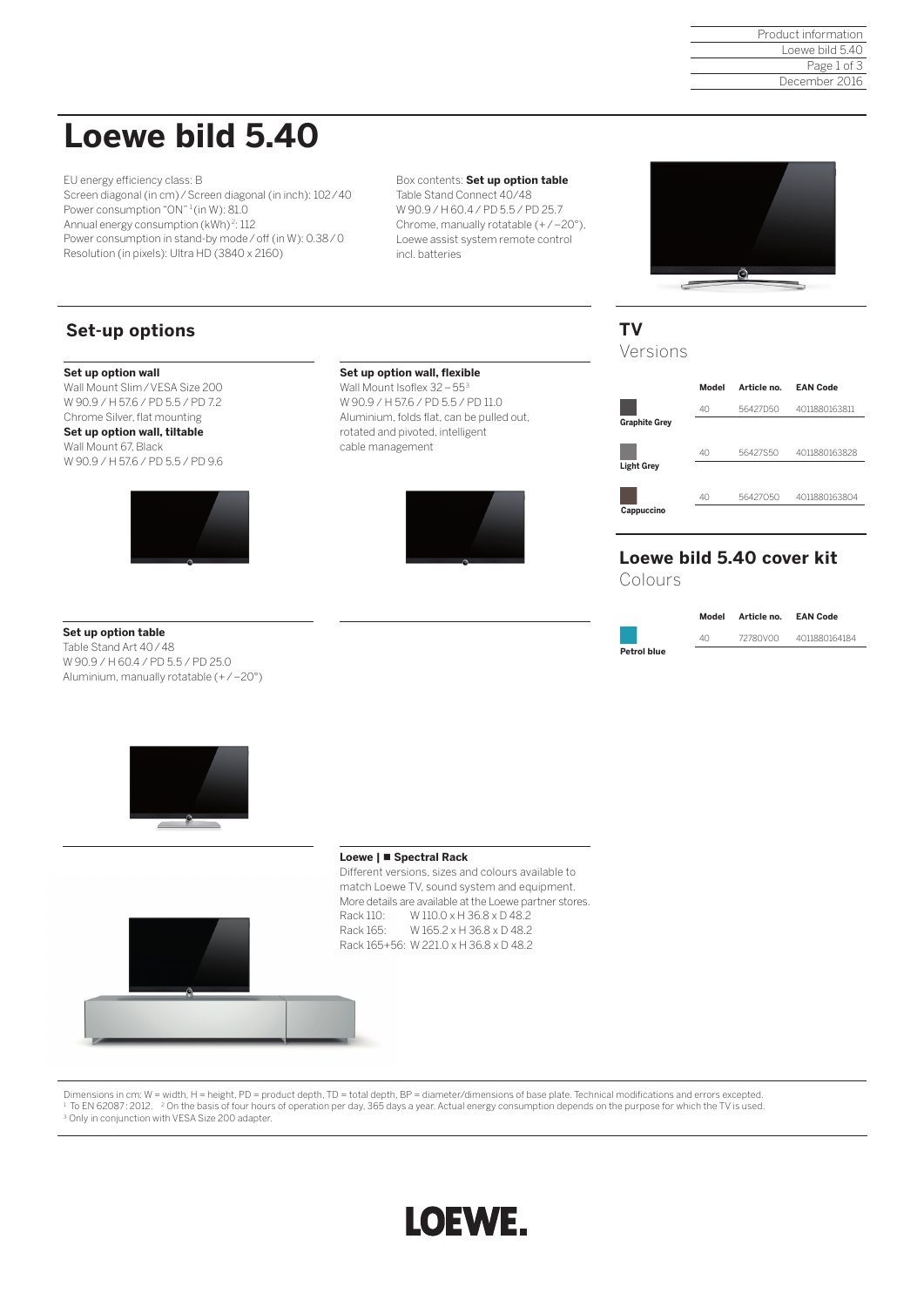## **Set-up options**

## **Set up option floor, manual rotation**

Floor Stand Connect 40–55 W 90.9 / H 100.8 / PD 5.5 / BP 53.0 Aluminium, manually rotatable (+/–45°), concealed cable routing

#### **Set up option floor, manual rotation**

Floor Stand Connect 32–40 W 90.9 / H 107.6 / PD 5.5 / PD 48.7 Chrome, manually rotatable  $(+/-45^{\circ})$ 





### **Set up option floor, manual rotation**

Floor Stand Plate 32\_49 W 90.9 / H 105.4 / PD 5.5 / BP 48.5 Light Grey, manually rotatable  $(+/-20^{\circ})$ , concealed cable routing

### **Set up option floor (universal), manual rotation**  Floor Stand Universal 32–551 W 90.9 / H 101.1 / PD 5.5 / BP 50.2 Aluminium Silver, manually rotatable (+/–45°), concealed cable routing



**Set up option floor/ceiling**

concealed cable routing

W 90.9 / H 300.0 / PD 5.5 / PD 19.9

Brushed Aluminium, manually rotatable (+/–90°),

Screen Lift Plus<sup>2</sup>



**Set up option wall/floor**  Wall Stand Flex 32–462 W 90.9 / H 180.4 / PD 5.5 / PD 30.0 Brushed Aluminium, height adjustable, intelligent cable management





Dimensions in cm: W = width, H = height, PD = product depth, TD = total depth, BP = diameter/dimensions of base plate. Technical modifications and errors excepted. <sup>1</sup> Only in conjunction with a corresponding adapter, to be ordered separately. <sup>2</sup> Only in conjunction with VESA Size 200 adapter.

# LOEWE.